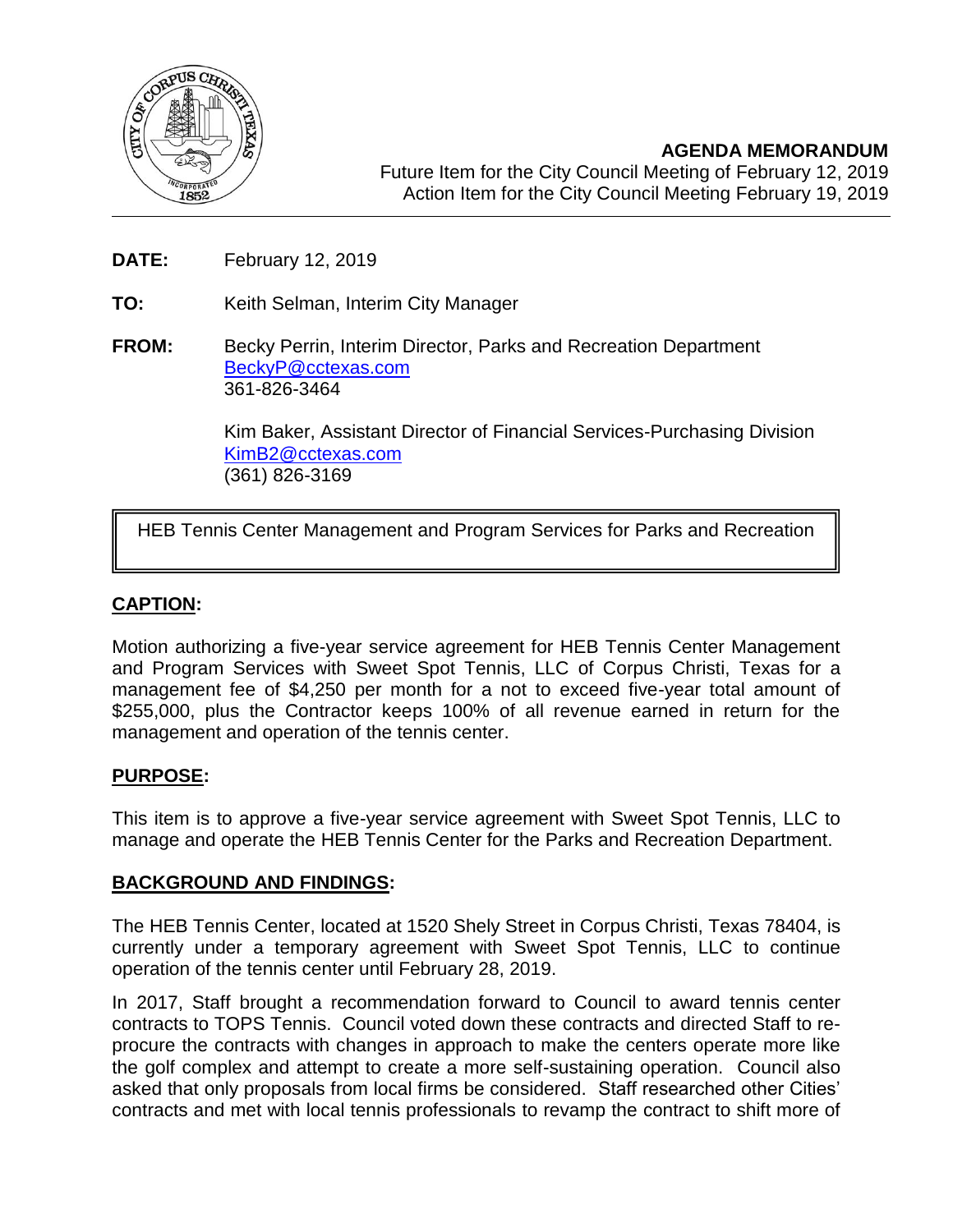the responsibility to the Contractor while providing an avenue to achieve more revenue to move towards a more self-sustaining operation.

The Purchasing Division conducted a competitive Request for Proposal process to obtain proposals from qualified firms to provide HEB Tennis Center Management and Program Services and four proposals were received on November 28, 2018. Although all four proposals were deemed responsive and complete, only three proposals met the minimum qualifications under the pass/fail system as evaluated by a five-member evaluation committee. The three proposers whose proposals met the minimum qualifications, moved on to the interview process and a final overall score was developed for each firm based on the published criteria.

Based on the final scores and ranking, Cliff Drysdale Management was recommended for award by Staff. However, on January 11, 2019, the firm decided to withdraw their proposal and forego recommendation for award. The remaining firms were overbudget; therefore, the next step was to proceed to the "Best and Final Offers" (BAFOs) phase of the evaluation process and invite the proposers to submit their BAFOs. After careful reevaluation following receipt of all the BAFOs, it was determined that Sweet Spot Tennis, LLC ranked the highest within budget for the HEB Tennis Center. Staff recommends award to Sweet Spot Tennis, LLC.

This new contract has allowed for monthly cost to the City to bring us closer to a selfsustaining status. In addition, tennis user fees were set in the contract to minimize concerns by the public of cost to use the facilities. These fees can only be changed with City approval. Staff has moved toward fulfilling Council recommendations.

# **ALTERNATIVES:**

No viable alternative exists

# **OTHER CONSIDERATIONS:**

Not applicable

# **CONFORMITY TO CITY POLICY:**

This purchase conforms to the City's purchasing policies and procedures and State statutes regulating procurement.

#### **EMERGENCY / NON-EMERGENCY:**

Non-Emergency

# **DEPARTMENTAL CLEARANCES:**

Parks and Recreation Department